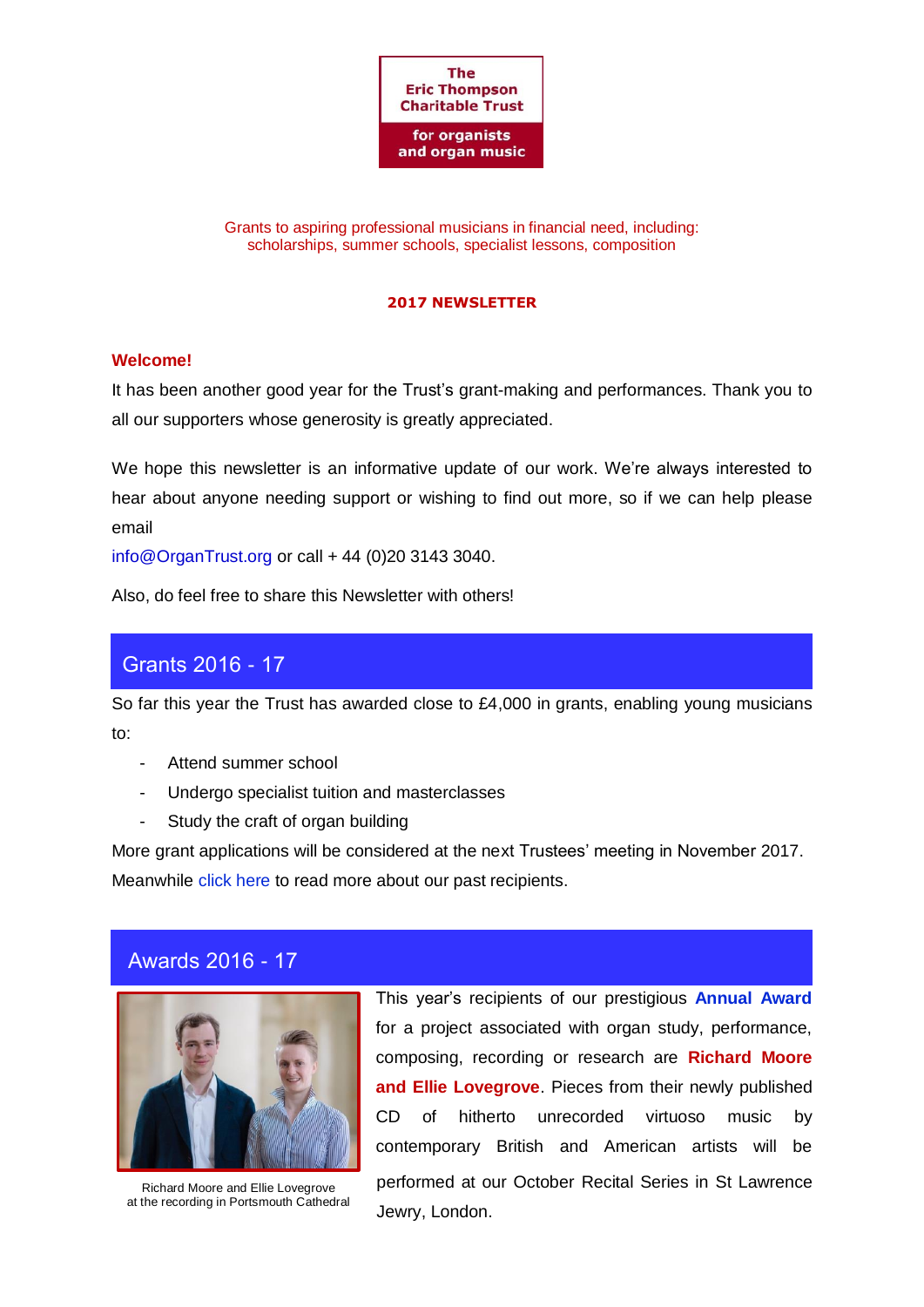Richard and Ellie are prize-winning graduates of the Royal College of Music. They formed the [Illumina Duo](http://www.illumina.london/) in 2012 since when they have built a strong professional reputation, commissioning and performing music of the highest quality in venues across the UK. Their new CD is produced in collaboration with [Convivium Records](http://www.conviviumrecords.co.uk/) and includes works by Solfa Carlile, Dan Locklair, Torbjörn Hultmark and Paul Burke.



Many congratulations to former Royal Holloway organ scholar [Matthew Searles](http://www.matthewsearles.co.uk/about/) (left) who will go to Holland on our prized **Flentrop [Scholarship](https://royalphilharmonicsociety.org.uk/performers/instrumentalists/thompson/flentrop)**. Sponsored by [Flentrop Orgelbouw BV,](http://www.flentrop.nl/indexuk.html) Matthew will travel to Zaandam for an introduction to the craft of organ building and tuning, and for lessons with distinguished Dutch organists. The scholarship is open to organ students studying in the UK or Ireland aged under 25 at the time of taking up the scholarship.

## Recent & Forthcoming Events



#### **John Hill Organ Series**

In May another successful organ recital series was held at The [Guild Church of St Lawrence Jewry,](http://stlawrencejewry.org.uk/music/john-hill-memorial-series/john-hill-memorial-2017-series.php) in memory of the late John Hill (left). John was Chairman of The Eric Thompson Trust which now sponsors this annual series. The virtuoso recitals delighted our audiences with music ranging from baroque to contemporary.

The young artists who played magnificently were: [Benjamin Bloor](http://www.benbloor.com/) (UK), Soyon Park (South Korea), [Geerten Liefting](http://www.geertenliefting.com/cv/) (Netherlands),

and [Marko Sever](https://www.facebook.com/marko.sever.75) (Australia). Sadly illness prevented [Johannes Skoog](https://www.facebook.com/skoogorganist) (Germany) from performing this year, but he was most ably replaced at short notice by [James Orford](https://www.facebook.com/a.rod.dave) (UK).

### **October 2017 Organ Recitals - Tuesdays 1.00 to 1.45 pm**



The Eric Thompson Trust weekly organ recitals are held every October at The Guild Church of **St Lawrence Jewry**, Guildhall, London. This year the series will include the launch of a new CD by the [Illumina](http://www.illumina.london/) Duo, the 2017 beneficiaries of the Trust's Annual Award. We are grateful to them and to all our recitalists for taking part.

*See you there!*